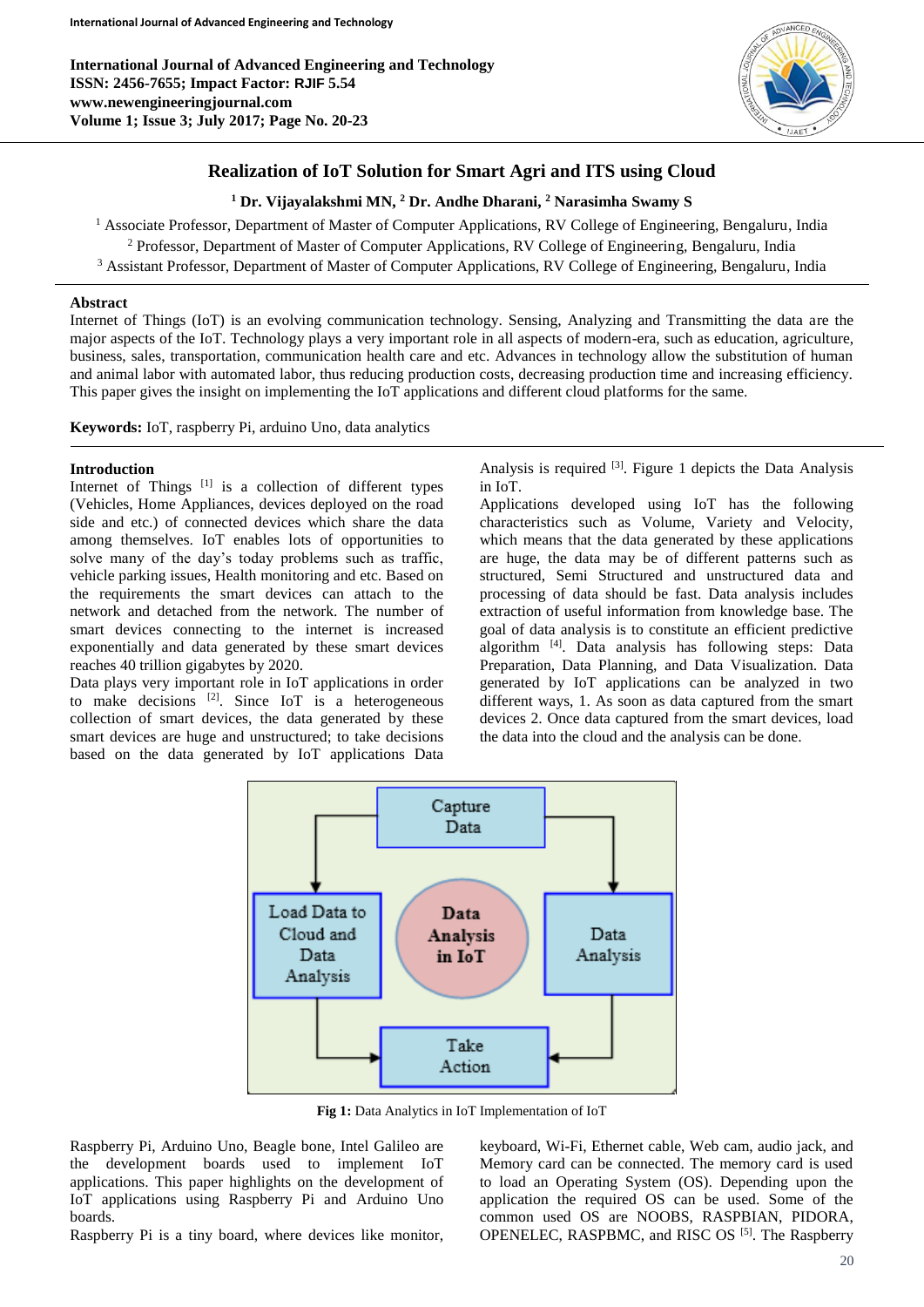pi can be used in many areas such as Games, Audio - video applications and IoT applications. Figure 2 depicts the Raspberry Pi board with interfaces.



**Fig 2:** Raspberry Pi Board with Interfaces

Arduino Uno is a credit card sized micro controller board based on the ATmega328P. Figure 2 depicts the Arduino Uno board with interfaces. It has 14 digital input and output pins. Out of 14, 6 pins can be used as a Pulse Width Modulation (PWM) outputs and 6 analog inputs. Arduino also equipped with reset button, a USB connection, a power jack, an In-Circuit Serial Programming (ICSP) header. The power supply to the board is via USB cable connected to computer or smart phones. As Arduino Uno is a micro controller loading Operating System is not possible. Arduino UNO has an Integrated Development Environment (IDE) which acts as an interface to deploy application's code on to the microcontroller [6].



**Fig 3:** Arduino Uno Board with Interfaces

#### **Applications of IoT**

IoT applications play most important role in solving many of the everyday problems like Traffic Management, Smart Agricultural, Health care, Industry automation, Smart Grid and Etc. This paper gives the comprehensive knowledge on IoT applications by considering Intelligent Transport System (ITS) and Smart Agriculture as case studies.

#### **Intelligent Traffic Management System (ITMS)**

Most of the metropolitan cities suffer from heavy traffic and traffic related problems. Manual management of the traffic is becoming difficult to the traffic police. Technologies like IoT can be used to solve the traffic related problem [7].

The real time traffic data is used to perform the analysis on incoming traffic flow and predict the future traffic flow. The real time traffic data is collected, analyzed and shared among the travelers to select the feasible path in ITMS. Building the intelligent transportation system has the lots of advantages such as less traffic management risk, avoid the accidents and traffic jams, a traveler can select the optimal path during the bad weather [7].

In order to build ITMS the infrastructure like roads, bridges, tunnels, railway signals, traffic signals should be connected with the traveler. These infrastructures send the real time traffic data to the travelers; based on the data received by the traveler they may select the feasible paths. Figure 4 depicts the block diagram of ITMS.



**Fig 4:** Block Diagram of Intelligent Traffic Management System

In Figure 4 camera module is used to capture the traffic flow on the roads. This captured data can be used to analyze to know about existence of congestion, traffic jams on the roads. This analyzed data can be send to the other travelers and traffic control boards, so that proper precautions can be taken. The rain detector sensor module can be attached to monitor the rain during the rainy season, through which any undue incidence like increase in the wind speed which intern may cause falling of trees can be known. These also may cause for occurrence of traffic issues. Thus with the help of IoT and smart devices proper precautions and measures related to traffic can be taken.

#### **Smart Agriculture**

Agriculture plays a significant role in Indian economy because over the 58% of the population depends on the agriculture and related occupation. India is the largest exporter of Spices and its products and second biggest producer of fruits. Demand for food is met by raising the food production.



**Fig 5:** Block Diagram of Smart Agriculture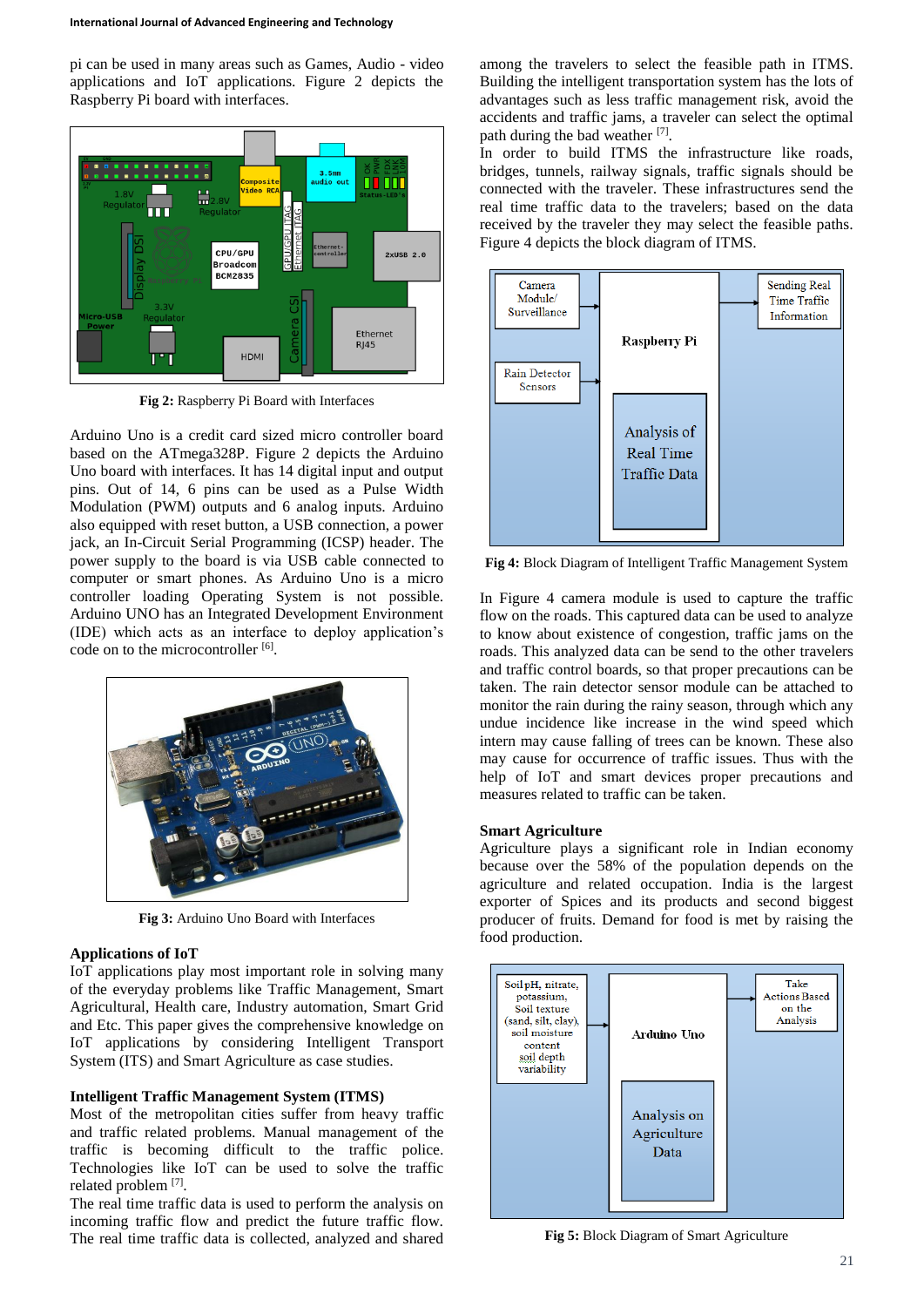#### **International Journal of Advanced Engineering and Technology**

IoT can be used efficiently in agriculture applications to increase crop production [8]. Soil plays key role in agriculture because soil is the source of nutrients for the plants. Healthy soil increases the crop production. The soil is said to be Healthy soil only when the soil contains the nutrients like potassium, nitrogen and phosphorus. Crops also require some amount of other nutrients such as iron, manganese, zinc, copper, boron and molybdenum. To get information about these nutrients Nitrogen, phosphorus, potassium (NPK) sensor can be used  $[9]$ . In Addition to this Electro chemical sensors, Optical and radio metric acoustic sensors and Mechanical sensors can be used to sense the soil pH value, nutrients in the soil and moistness in the soil. Real time monitoring of these properties increases the yield. Figure 5 depicts the use of IoT in Agricultural applications. The PH level in the soil and the Temperature in the environment are the two parameters used to predict whether the plant needs water or not. Smart agriculture an IoT application uses the Arduino Uno as the development board. In this application Arduino Uno is equipped with Soil Moisture Sensor, Humidity and Temperature Sensor and Light Emitting Diode(LED) to indicate whether the plant require water or not.



**Fig 6:** Arduino Uno Setup Showing



**Fig 7:** Arduino Uno Setup Showing

| <b>Sensor Type</b>             | <b>Example applications</b>                                                             |
|--------------------------------|-----------------------------------------------------------------------------------------|
| Electrochemical                | Soil pH, nitrate, potassium Soil texture (sand, silt, clay), soil moisture content soil |
| Electrical and Electromagnetic | depth variability (depth of topsoil, depth to hard pan), cation exchange capacity       |
| Optical and radio metric       | Soil organic matter, soil moisture Soil texture (sand, silt, clay), soil bulk density   |
| acoustic                       | (compaction) soil depth variability (depth of topsoil, depth to hardpan)                |
| Mechanical                     | soil depth variability (depth of topsoil, depth to hardpan) Soil compaction,            |
|                                | compacted soil layers                                                                   |

To make Agriculture IoT more effective the microprocessors and micro controllers can be equipped with the different kinds of sensors to find Nitrate, Potassium values in Soil, Soil texture (sand, silt, and clay). Above properties of the soil is very important to increase the yield of crop and to take better decision. Once the data has been collected from the different sensors, analysis can be done and decisions can be taken. The Camera module can also be connected to the board, to monitor the trespassing of Humans and animals. Table 1 List the sensors available for agriculture purpose [10].

#### **Cloud Platforms for IoT**

IoT generates huge volume of data and this in turn increases the load on the internet infrastructure. As a result, companies are forced to find solutions, to minimize amount of data transferring over a network. The features provided by the IoT platforms includes managing, analysing, visualizing of Data<sup>[11]</sup>.

### **Thing Speak**

Thing Speak is an Open IoT cloud platform used to store real time data, analysis and visualization. This platform is a part of MATLAB. Thing Speak consists of eight channels to store real time data. The data generated by sensors are stored in the channels. Thing Speak provides the functionalities such as Time control, Tweet control and Talkback. This platform does not have enough space to store the large data but it is the good visualization tool available for IoT.

#### **Oracle IoT**

Oracle IoT provides complete end to end solution over the

cloud. The end to end solution includes faster develop and deployment of the applications, manage and analysis of large volume of data, integrate and automate by using device data to make better decisions, the end to end security and high-speed data sharing among the users. Oracle IoT provide the facility to store data in the database.

#### **ThingWorx**

ThingWorx is the enterprise-ready technology platform that enables the developers to swift development and deployment of the IoT applications. This platform provides simple drag-and-drop GUI development environment to create mobile and web applications, Data analysis can be done to take better decisions. ThingWorx can be access using Representational State Transfer (REST) APIs. Device management, Remote access, Software management are some of the other features provided by the ThingWorx. The key advantage of the ThingWorx is faster development of applications but it supports for limited amount of devices.

#### **Plotly**

Plotly is a cloud service provider (https://plot.ly) developed using python and Django frame work, which provides the services like, data storage, data analysis and data visualization for IoT applications. R, MATLAB, Python application interfaces are available to access plotly. To make data visualization more effective, it uses ggplot2, matplot libraries and MATLAB. This cloud platform provides the different visualization methods to understand and visualize the data.

#### **Microsoft Research Lab of Things**

Lab of Things (LoT) is an open IoT cloud platform